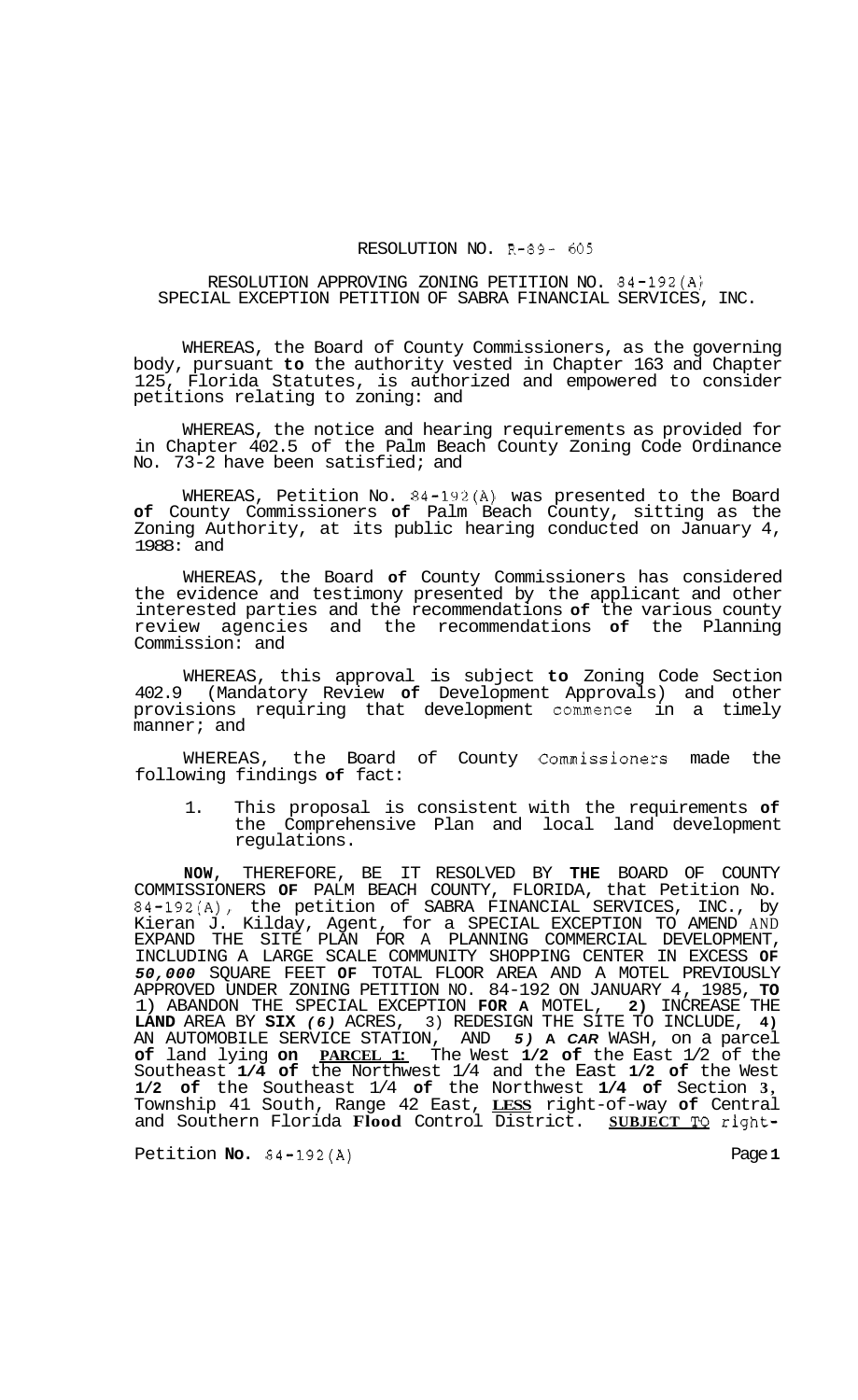of-way for Indiantown Road (S.R. **706)** as laid out in and in use.

**TOGETHER WITH: A** parcel of land lying in the Southeast **1/4** of the Northwest **1/4** of Section **3.** Township **41** South, Range **42** East, Being more particularly described as follows:

Beginning at the point of intersection of the West line of the East **1/2** of the West **1/2** of the Southeast **1/4** of the Northwest 1/4 of Section 3, aforesaid with the Southerly right-<br>of-way line of South Florida Water Management District Canal C-18<br>(700 foot right-of-way), said point being Point of Beginning <del>44</del> 5 Thence North **73** degrees **38' 44"** East, along said Southerly right- of-way line (the South line of the Northwest **1/4** of said Section **3** is assumed to bear North **89** degrees **24' 37'l** West and all other bearing are relative thereto), a distance of **573.44** feet to a point: thence North *88* degrees **15' 08"** West, departing from the Southerly right-of-way line of said **C-18** Canal, a distance **of 307.41** feet to a point; thence South **01** degrees **44' 52"** West a distance of *50.00* feet to a point; thence North **88** degrees **15' 08"** West a distance of **238.37** feet to *a* point lying on the West line of the East **1/2** of the West **1/2** of the Southeast **1/4 of** the Northwest **1/4** of said Section **3;** thence South **01** degrees **25' 25It**  West, along said West line, a distance of **128.18** feet to the POINT **OF** BEGINNING.

**LESS** *AND* **EXCEPT: A** parcel of land lying in the Southeast **1/4** of the Northwest **1/4** of Section **3,** Township **41** South, Range **42** East, being more particularly described as follows:

Commencing at the point of intersection of the West line of the East **1/2** of the West **1/2 of** the Southeast **1/4 of** the Northwest **1/4** of Section **3** aforesaid with the Southerly right-of- way line of South Florida Water Management District Canal **C-18**  *(700* foot right-of-way) : thence North **73** degrees **38' 44"** East, along said Southerly right-of-way line (the South line of the Northwest **1/4** of said Section **3** is assumed to bear North **89**  degrees **24' 37"** West and all other bearing are relative thereto), a distance of **573.44** feet **to** a point, said point being Point of Beginning **#2;** thence continue North **73** degrees **38' 44"** East, along the Southerly right-of-way line of said **C-18** Canal, a distance of **14.72** feet to a point, thence North **61** degrees **33' 03"** East, continuing along the Southerly right-of-way line **of**  said C-18 Canal, **a** distance of **114.07** feet to a point lying on the East line of the West **1/2** of the East **1/2** of the Southeast **1/4** of the Northwest **1/4** of said Section **3;** thence South **01**  degrees **44' 52"** West, along said East line and departing *from* the Southerly right-of-way line **of** said **C-18** Canal, **a** distance of **61.95** feet to *a* point; thence North **88** degrees **15'** *08"* West, departing from said East line, **a** distance **of 112.59** feet to the Point *of* Beginning.

**PARCEL 2:** That part **of** the West **1/4** of the Southeast **1/4 of**  the Northwest **1/4** and the East **1/2** of the Southwest **1/4 of** the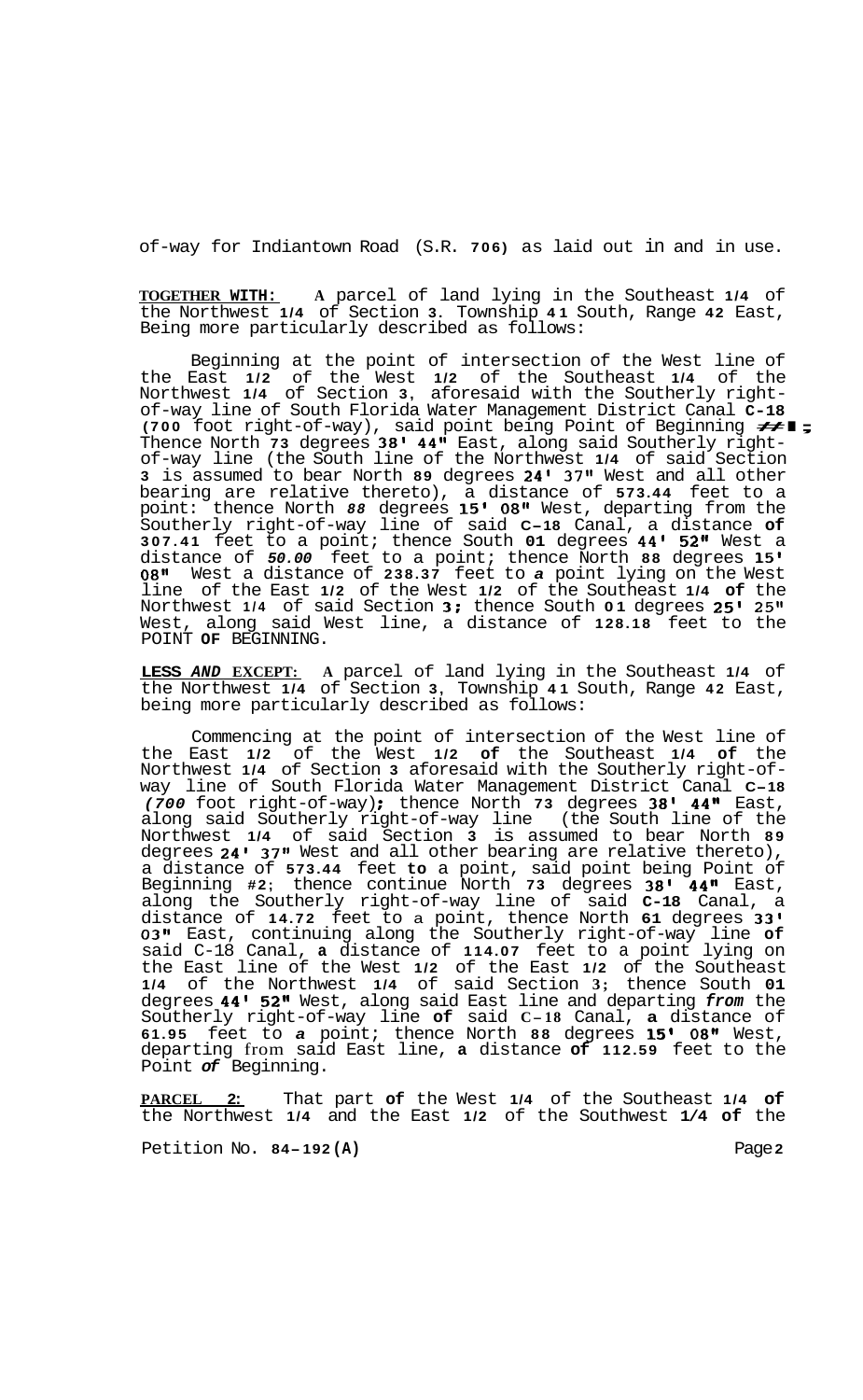Northwest **1/4,** lying South of Canal **C-18** right-of-way of Central and Southern Florida Flood Control District, in Secticn **3,**  Township **41** South, Range **42** East, Subject to right-of-wa:{ for Indiantown Road (S.R. **706)** as laid out and in use.

TOGETHER **WITH: A** parcel of land lying in the Southeast **3/4** of the Northwest **1/4** of Section **3,** Township **41** South, Range **42** East, being more particularly described as follows:

Beginning at the point of intersection of the West line of the East **1/2 of** the West **1/2** of the Southeast **1/4 OE** the Northwest **1/4 of** Section **3** aforesaid with the Southerly right-of- way line of South Florida Water Management District Canal **C-18 (700** foot right-of-way) , said point being Point of Beginning **#1:**  thence South 73 degrees 38' 44" West, along said Southerly :ightof-way line (the South line of the Northwest **1/4** of said Slxtion **3** is assumed to bear North **89** degrees **24' 37"** West and all other bearing are relative thereto), a distance of **314.03** to a point of curve concave to the Southeast, having a radius of **1193.4'7** feet and **a** central angle of **17** degrees **20' 12";** thence Southwesterly, along the arc of said curve and continuing along the Southerly right-of-way line of said **C-18** Canal, a distance **of 361.12** feet to a point; thence North 01 degrees **37' 20"** West, departing from the arc of said curve and the Southerly right-of-way line *of* said **C-18** Canal, a distance of **58.54** feet to a point lying on the arc of a curve concentric to the preceding described curve, having a radius of **1243.47** feet, a central angle of **15** degrees **54' 16"** and a radial bearing at this point of South **32** degrees **15' 32"** East; thence Northeasterly, along the arc of said curve, a distance of **345.17** feet to the point of tangent of said curve; thence North **73** degrees **38' 44"** East a distance of **264.78** feet to a point; thence North **01** degrees **44 52"** East a distance of **95.95** j'eet to **a** point; thence South **88** degrees **15' 08"** East, a distance of **61.63** feet to a point lying on the West line of the East **1/2** of the West **1/2** of the Southeast **1/4** of the Northwest **1/4** clf said Section **3** ; thence South **01** degrees **25' 25"** West, along sa:.d West line a distance of **128.18** feet to the Point of Beginning.

**PARCEL 3:** The East **1/4 of** the Southeast **1/4** of the No:cthwest **1/4** of Section **3,** Township **41** South, Range **42** East, **LESS :3OWEVER**  the rights-of-way for F.C.D. **C-18** Canal and State Road **706. LESS**  AND EXCEPT: **A** portion of Section **3,** Township **41** South, Rmge **42**  East, being described as follows:

Begin on the East line **of** the Northwest **1/4 of** said Section **3;** at a point North **01** degrees **55' 52"** East **119.08** feet from the Southeast corner thereof; thence run South **88** degrees **:!2' 40"**  West **327.75** feet; thence North **01** degrees **45I 49" East 20.04**  feet; thence North **88** degrees **22' 40"** East **317.79** feet; thence North **03** degrees **19' 23"** East **411.63** feet; thence South **01**  degrees **55'** *52"* West **430.92** feet to the **Point** of Beginning. **ALSO LESS AND EXCEPT: A** parcel **of** land lying in the Southeast **1/4 of** the Northwest **1/4** of Section **3,** Township **41** South, Range **42** East, being more particularly described as follows:

Petition No. 84-192(A) **Page 3 Page 3**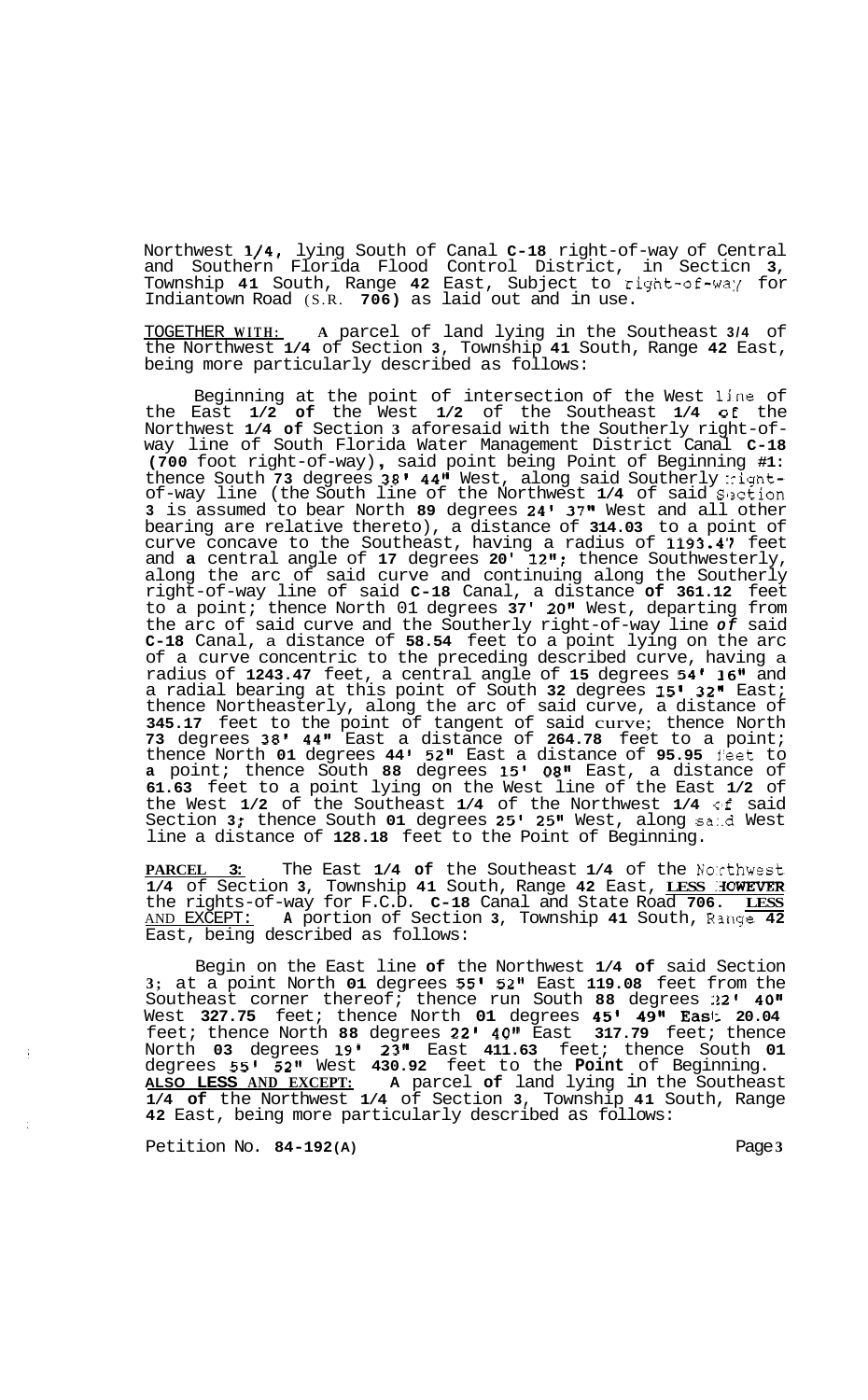Commencing at the point of intersection of the West line of the East **1/2** of the West **1/2 of** the Southeast **1/4 of** the Northwest **1/4** of Section **3** aforesaid with the Southerly right-of- way line of south Florida Water Management District Canal **C-18 (700** foot right-of-way): thence North **73** degrees **38' 44"** East, along said Southerly right-of-way line (the South line *0::* the Northwest **1/4** of said Section **3** is assumed to bear Nor1:h **89**  degrees **24' 37"** West and all other bearing are relative thereto), a distance **of 588.16** feet to a point: thence North **61** degrees **33' 03''** East continuing along the Southerly right-of-way line **of** said **C-18** Canal, a distance **of 114.07** feet to the Point of Beginning of the herein described parcel, said point being Point of Beginning **#3** and lying on the East line of the West **1/2** clf the East **1/2** of the Southeast **1/4** of the Northwest **1/4** of said Section **3;** thence continue North **61** degrees **33' 03"** East along the Southerly right-of-way line of said **C-18** Canal, a distance of **381.80** feet to a point, said point lying on the North--South quarter section line of said Section 3; thence South 01 degrees **54** \* **36"** West, along the North-South quarter section line *0::* said Section **3,** a distance of **311.92** feet to a point; thence North **88**  degrees **05' 24"** West, departing from the North-South qlarter section line of said Section **3,** a distance **of 329.11** feet. to a point, said point lying on the East line **of** the West **1/2 of** the East **1/2** of the Southeast **1/4 of** the Northwest **1/4 of** said Section **3;** thence North **01** degrees **44'** 52" East, along sai'3 East line, a distance of **118.95** feet to the Point of Beginning.

**LESS** AND EXCEPTING from the above described Parcels **1** and **2,**  the following described parcels designated as (A), (B)(:) and (B)(2) which are also described in Official Record Book **3953,**  Page **1870:** PARCEL **(A):** That part of the Southwest **1/4** of the Northwest **1/4** of Section **3,** Township **41** South, Range **42** East, lying Southerly and Easterly of Canal **C-18:** lying within **141.00**  feet of the centerline of survey: said survey line being described as follows:

Beginning on the West line **of** said Section **3;** at a point South *00* degrees **36' 44"** West **32.27** feet *from* the No]-thwest corner *of* the Southwest **1/4 of** said Section **3;** thence run North **88** degrees 22' **40"** East **831.69** feet to the end **of** said survey line; thence for a Point **of** Reference, continue North **88** clegrees **22 I 40"** East **1787.04** feet to a point North **01** degrees 55' **52"**  East **68.98** feet from the Southeast corner of the Northwest **1/4** of said Section **3: LESS** AND EXCEPT therefrom the existing right-of- way for State Road **706. TOGETHER WITzi** all rights of i:lgress, egress, light, air, and view between the Grantor's remaining property and any facility constructed on the above described property **PARCEL tB)[lI: A** portion **of** Section **3,** Township **41**  South, Range **42** East, being described **as** follows:

Commence at the Southeast corner *of* the Northwest **1/4 of**  said Section **3;** thence run North **01** degrees **55' 52" East 119.08**  feet **to** the North right-of-way line **of** State **Road 706;** thence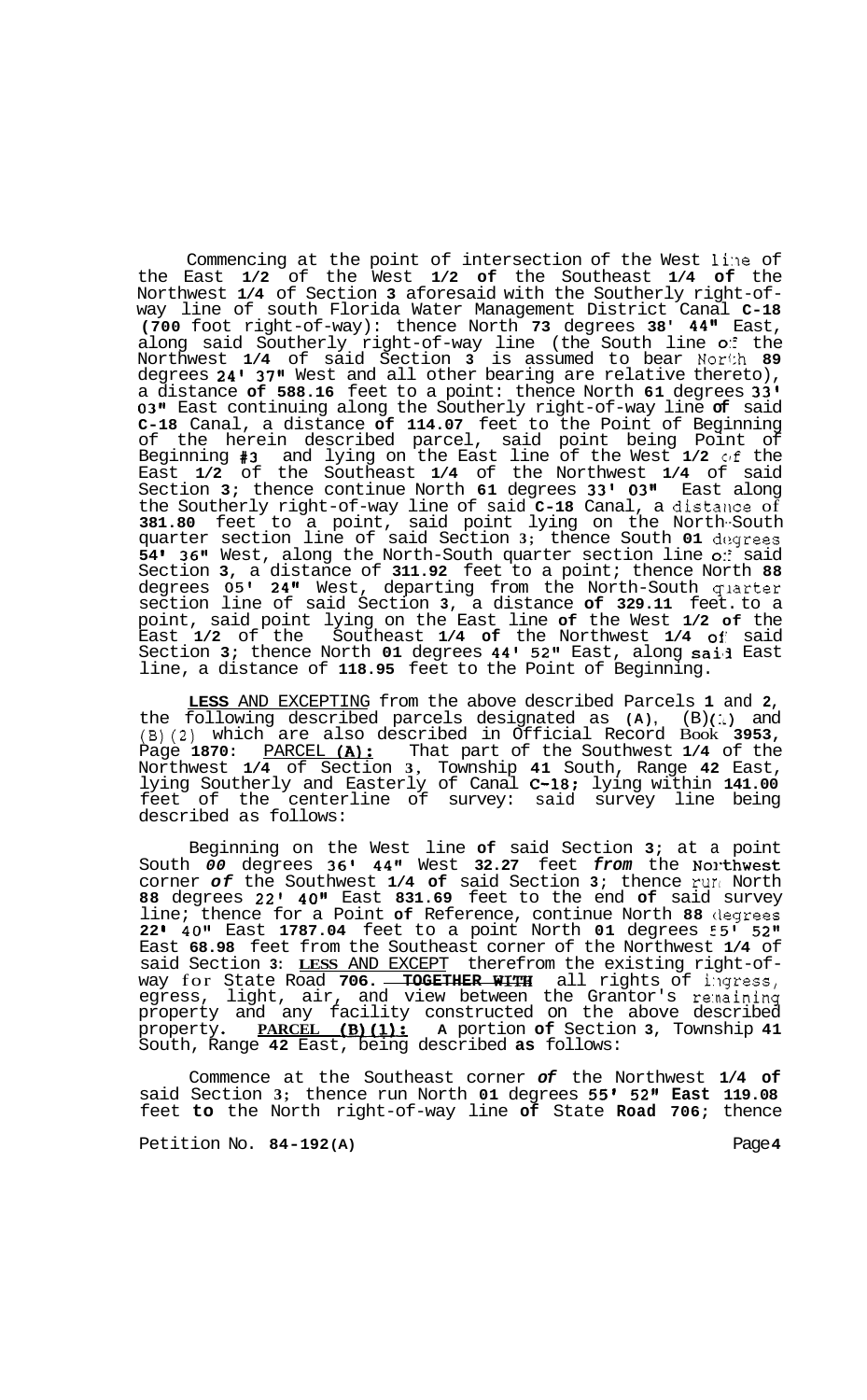South **88** degrees **22' 44"** West **327.75** feet along said line to the Point of Beginning: thence continue South **88** degrees **22' 40"** West **1462.40** feet along said line; thence North **01** degrees **37' 20"**  West **91.00** feet; thence South **88** degrees **22' 40''** West **61.60** feet to a point on a curve concave to the Southeasterly having a radius of **1193.47** feet; thence from a tangent bearing of North **39**  degrees **32' 40"** East run Northeasterly along said curve **40.46**  feet through an angle of **01** degrees **56' 33"** to the end **of** this portion of said curve; thence North **88** degrees **22' 40"** East **95.98**  feet: thence South **01** degrees **37'** *20''* East **101.00** feet; 1.hence North **88** degrees **22' 40"** East **1402.05** feet; thence South **01**  degrees **45' 49''** West **20.04** feet **to** the Point **of** Beginning.

**ALSO PARCEL IB) (2)** : **A** portion **of** Section **3,** Township **<sup>41</sup>** South, Range **42** East, being described **as** follows:

Begin on the South line of the Northwest 1/4 of said Section **3;** at a point North **89** degrees **24' 25"** West **326.89** feet from the Southeast corner of the Northwest 1/4 of said Section 3; thence run North **89** degrees **24' 25"** West **160.69** feet to the South right- of-way line **of** State Road **706;** thence North **88** degrees **2:!' 40''**  East **160.94** feet along said line; thence South **01** degrees **45' 49"**  West **6.22** feet to the Point **of** Beginning. **SUaJECT** *'IO* "HE West 6.22 feet to the Point of Beginning. SURJECT 10 THE FOLLOWING: All matters contained in Deed to State of Florida, for use and benefit of Florida Department of Transportation recorded in Official Record Book **3953,** Page **1870;** right-of-way of Central and Southern Florida Flood Control District (now South Florida Water Management District) recorded in Official Record Book **115,** Page **236;** right-of-way **of** State Road **706,** including but not limited to such as shown in Road Plat Book **1,** Pagc!s **161**  through 166, inclusive, located on the northwest corner of the intersection of Indiantown Road (S.R. **706)** and Central Boulevard, in a CG-General Commercial Zoning District, was approved as advertised, subject to the following conditions:

- **1.** The developer shall comply with all previous conc.itions of approval unless expressly modified herein.
- **2.** Prior to site plan certification, the site plar shall be amended to indicate the following:
	- a. Gasoline pump islands
	- b. Stacking lanes for each gasoline pump island and the car wash
	- **c.** Landscape requirements satisfying the stand'irds *of*  Section **500.35 of** the Zoning Code with a :ninimum twenty five foot **(25')** buffer along Indlantown Road.
	- d. An opening **in the** median **of** the main accessuay **off**  Indiantown Road to allow more convenient and safe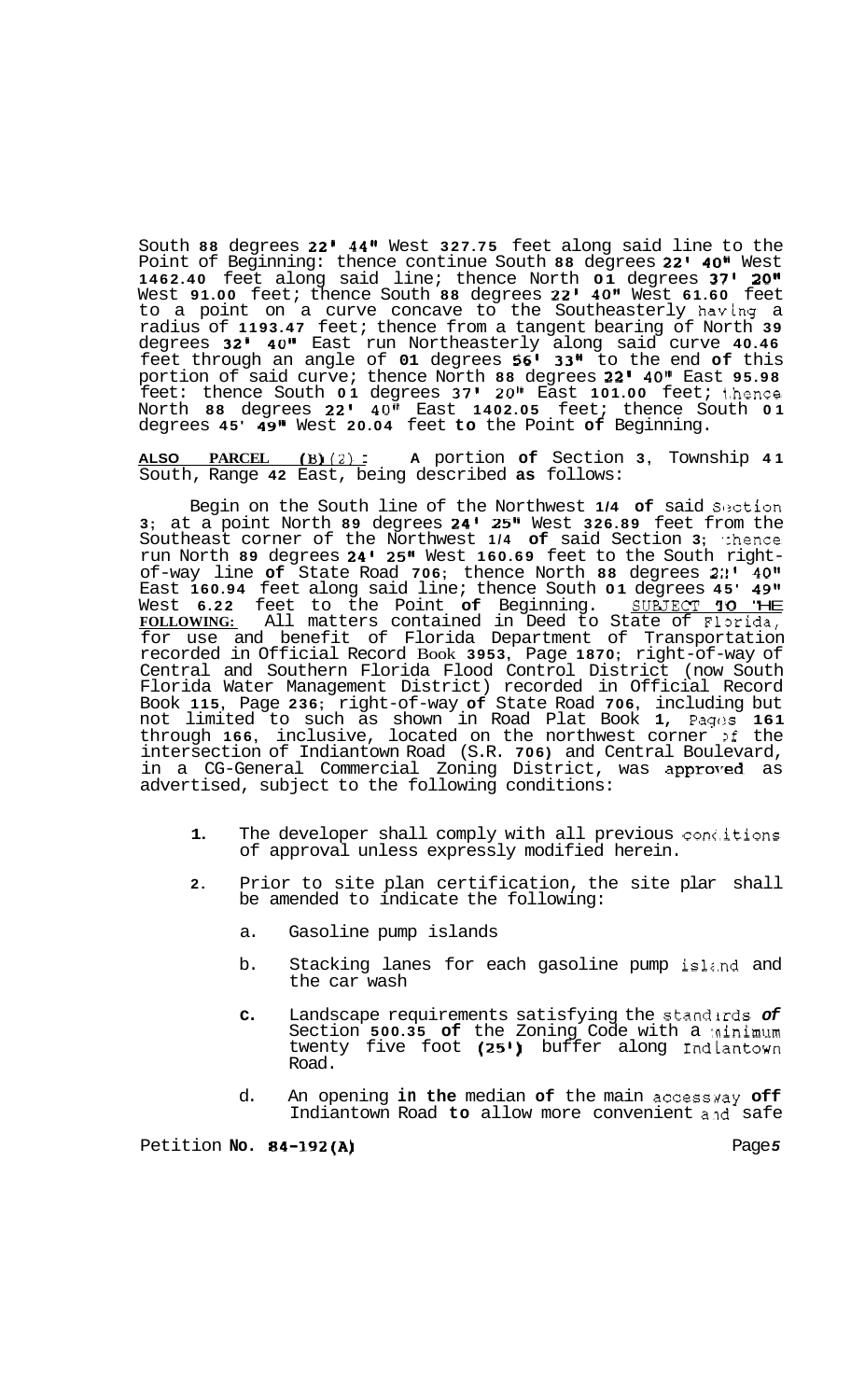traffic flow from the service station

- e. Upgraded landscaping along the north property line as per Condition **No.** 20 below. This condition supersedes Condition **No.** 9 **of** Zoning Petition **No.**  84-192 (Resolution **No.** R-85-581)
- **3.** The developer shall preserve all existing slask. pine vegetation within the required landscape strips along the south, east, and north property lines.
- **4.** A Unity of Control shall be established covering the entire 22.25 acre site. Two (2) copies **of** praperly executed Unity of Control documents shall be subnitted to the Zoning Division simultaneously with the Site Plan Review Committee application.
- **5.** Condition **No.** 1.a of Zoning Petition 84-192 **No.**  (Resolution **No.** R-85-581) which states:
	- "1. Prior to site plan certification, the site plan shall be amended to reflect the following:
		- a) Provision **of** the required six-foot higk solid masonry wall supplemented by 12 foot to 14 foot high canopy trees planted at twent.y (20) feet on center along the East property boundary abutting residential development."

is hereby deleted.

- **6.** The developer shall provide to Palm Beach County right-<br>of-way plans and all associated documents necessary for the right of way taking of Central Boulevard as a 120 foot ultimate section from Indiantown Road north to the C-18 Canal. These shall be made available **to** Palm Beach County within 6 months of Special Exception approval. All plans and associated documents sllall be per the approval of the County Engineer. Sho\.ld the County need **to** enact condemnation procedures to obtain said right-of-way, the developer shall reimburse the County for the cost of condemnation.
- 7. The developer shall provide the construction plans for Central Boulevard as a four-lane curbed median livided section on Central Boulevard from Indiantown Roal North to the proposed park's main entrance plus the appropriate tapers. These construction plans shall **be**  in accordance with the County Engineer's approyal and shall **be** completed within nine **(9)** months of Special Exception approval. Plans shall also include dual left turn lanes on the north, south, east **ani** west approaches and separate right turn lane on the north approach **of** Indiantown Road and Central Boulevard.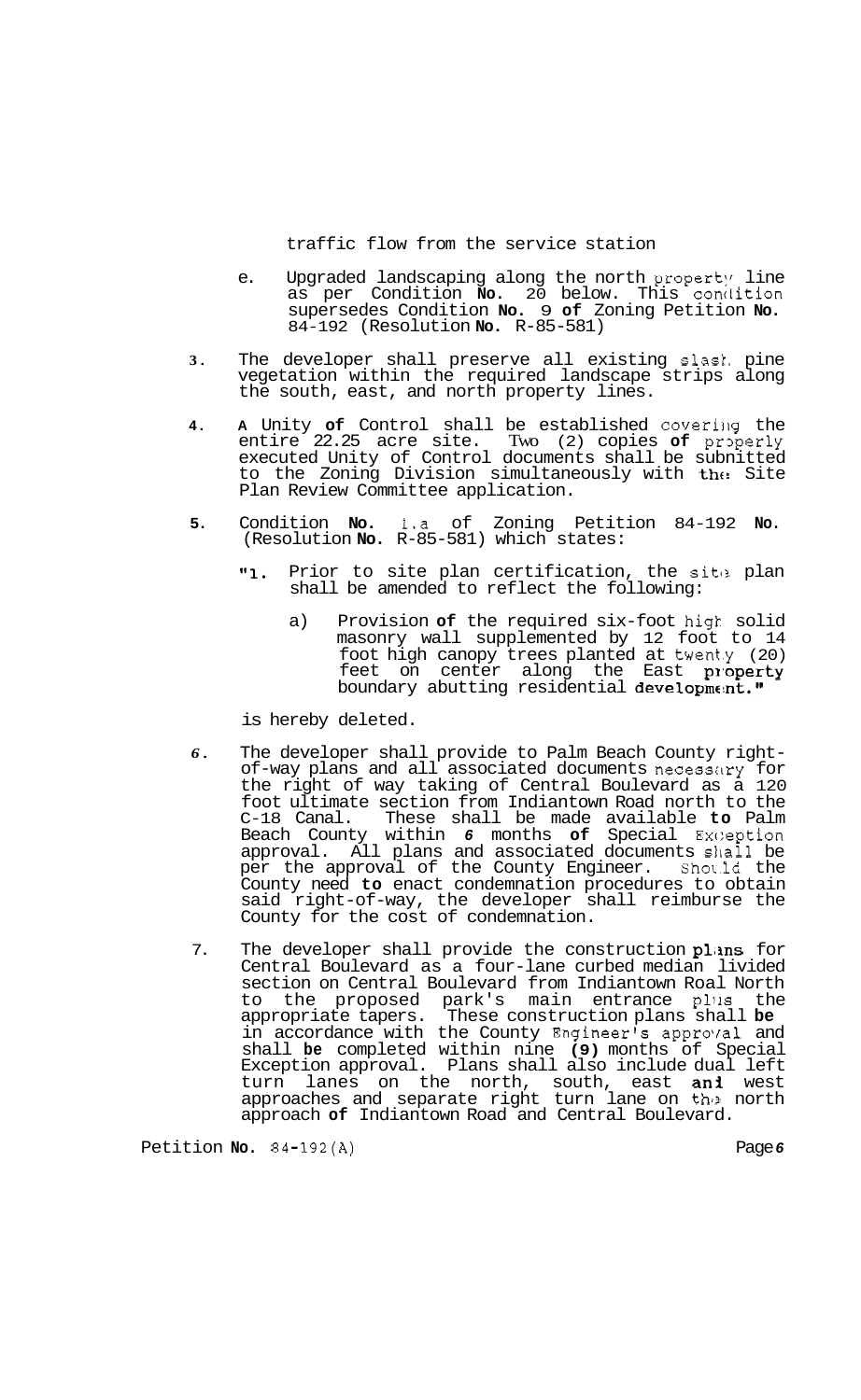8. The Developer shall construct Central Boulevard as a four lane median divided section from Indiantown Road North to the proposed parkls main entrance. The developer shall also construct turn lanes as necessary at the intersection of Indiantown Road and Central Boulevard to achieve the following configurations on each approach:

| North: | 2 left turns, 2 thrus, 1 right tuxn, 2<br>departure lanes |  |  |  |
|--------|-----------------------------------------------------------|--|--|--|
| South: | 2 left turns, 2 thrus, 1 right turn, 2<br>departure lanes |  |  |  |
| West:  | 2 left turns, 3 thrus, 1 right turn, 3<br>departure lanes |  |  |  |
| East:  | 2 left turns, 3 thrus, 1 right turn, 3<br>departure lanes |  |  |  |

The above construction shall be completed within 12 months **of** approval of construction plans as noted in Condition No. 7. Construction of dual left turn lanes, east and west approaches of the intersection of Central Boulevard and Indiantown Road shall be const:ructed concurrent with the 6 laning of Indiantown Road by the Florida Department of Transportation. This peti,:ioner shall be fiscally responsible for any Change Order associated with these plans. Certificates **of** Occlpancy shall not be granted until the contract for Central Boulevard as a four lane median divided section from Indiantown Road north to the proposed park's main entrance is let.

- 9. Petitioner shall construct a right turn lane, north approach on Central Boulevard at the project's entrance road concurrent with onsite paving and drainage improvements.
- 10. The property owner shall pay a Fair Share Fee in the amount and manner required by the "Fair Share Contribution for Road Improvements Ordinance" **as** it presently exists or as it may from time to time be amended. The Fair Share Fee for this project presently is \$302,271.57 (11,283 trips **X** \$26.79 per trip).
- 11. Based on the traffic Performance Standards (Cutegory "A"), the developer shall contribute an add:tional \$151,135.78 toward Palm Beach County's existing Noadway Improvement Program, these total funds **of \$453 ,407.34**  to **be** paid prior to the issuance **of** the first Blrilding Permit. These total funds shall be applied by the developer to perform the road construction outlined in conditions **6, 7,** and 8. Any funds left after said construction is documented to the satisfaction **of** the County Engineer shall be paid to Palm Beach County.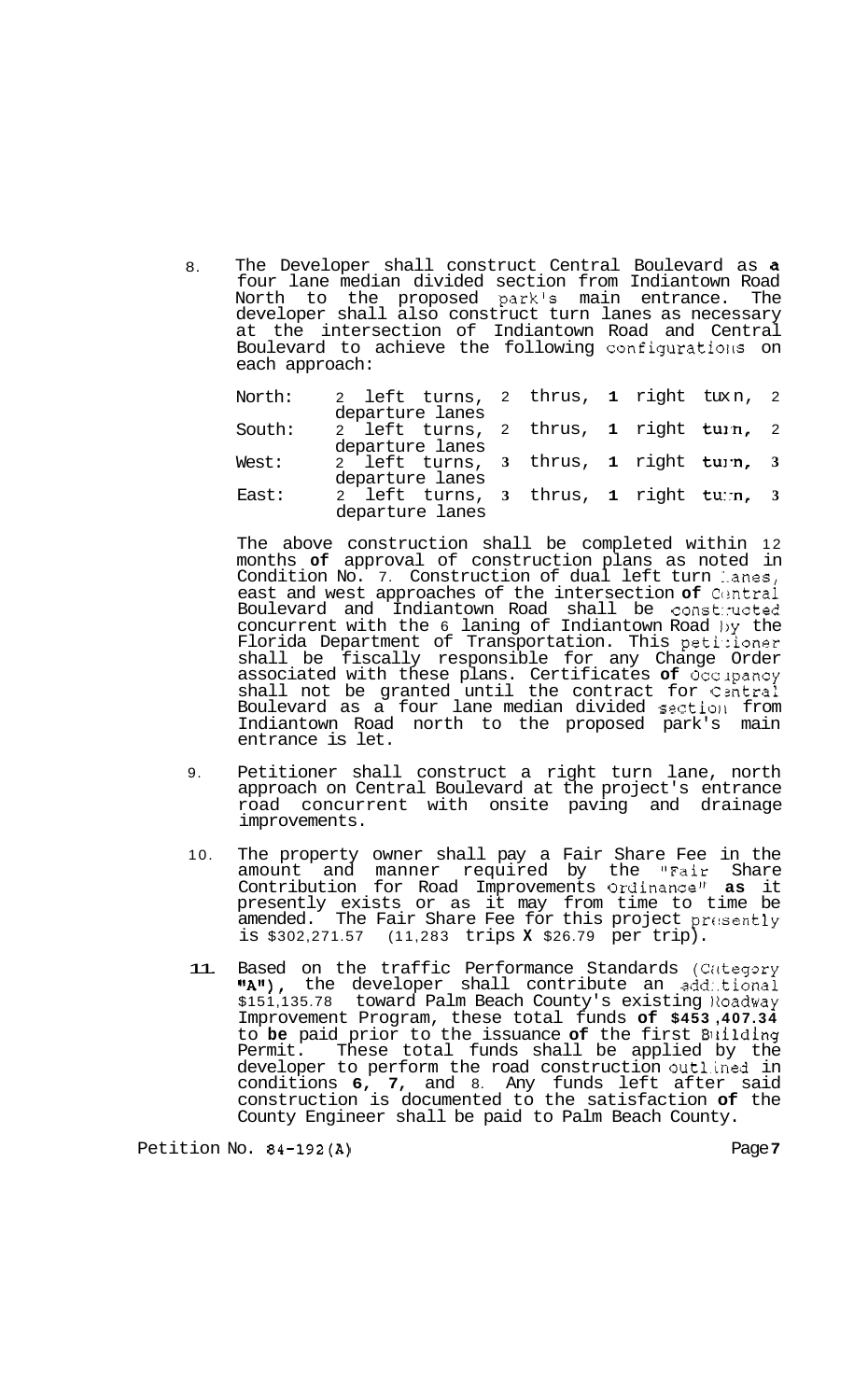- **12.**  If the "Fair Share Contribution for Road Improvements Ordinance" is amended to increase the Fair Share Fee, this additional amount of \$151,135.78 shall be credited toward the increased Fair Share Fee.
- **13.**  The developer shall retain the stormwater runoff in accordance with all applicable agency requirements in effect at the time of the permit application. Hovever, at a minimum, this development shall retain onsite three **(3)** inches of the stormwater runoff generai.ed by a three **(3)** year-one **(1)** hour storm as required  $\frac{1}{Y}$  the Permit Section, Land Development Division. The drainage system shall be maintained in an acce]>table condition as approved by the County Engineer.  $\cdot$ :nthe event that the drainage system is not adequately maintained as determined by the County Engineer, this matter will be referred to the Code Enforcement Board for enforcement.
- **14.**  Building permits for no more than 150,000 square feet of commercial building gross floor area shall be issued until a contract is let for the constructim of Indiantown Road from Maplewood to Military Trail.
- **15. No** off-premise signs shall be permitted on the site.
- **16.**  The property owner shall convey from the subject property sufficient right-of-way as determined 3y the County Engineer to establish a "safe corner"  $\lambda$ n the northwest corner of Indiantown Road and Central Boulevard.
- **17.**  Generation and disposal of hazardous effluent; into sanitary sewerage system shall be prohibited unless adequate pretreatment facilities approved ky the Florida Department of Environmental Regulation (FDER) and Agency responsible for sewage works are constructed and used by project tenants or owners generatirg such effluents.
- **18.**  Since sewer service is available to the property, septic tank shall not be approved for use 3n the property.
- **19.**  Because water service is available to the proporty, a well shall not be approved for potable water use.
- **20.**  Condition **No.** *9* of Zoning Petition **No. 84-192**  (Resolution **No. R-85-581),** which states:
	- **"9. A 25'** wide buffer shall be provided alcmg the property line, between the project and the canal. The **25'** wide buffer shall include **a 21-lL1** high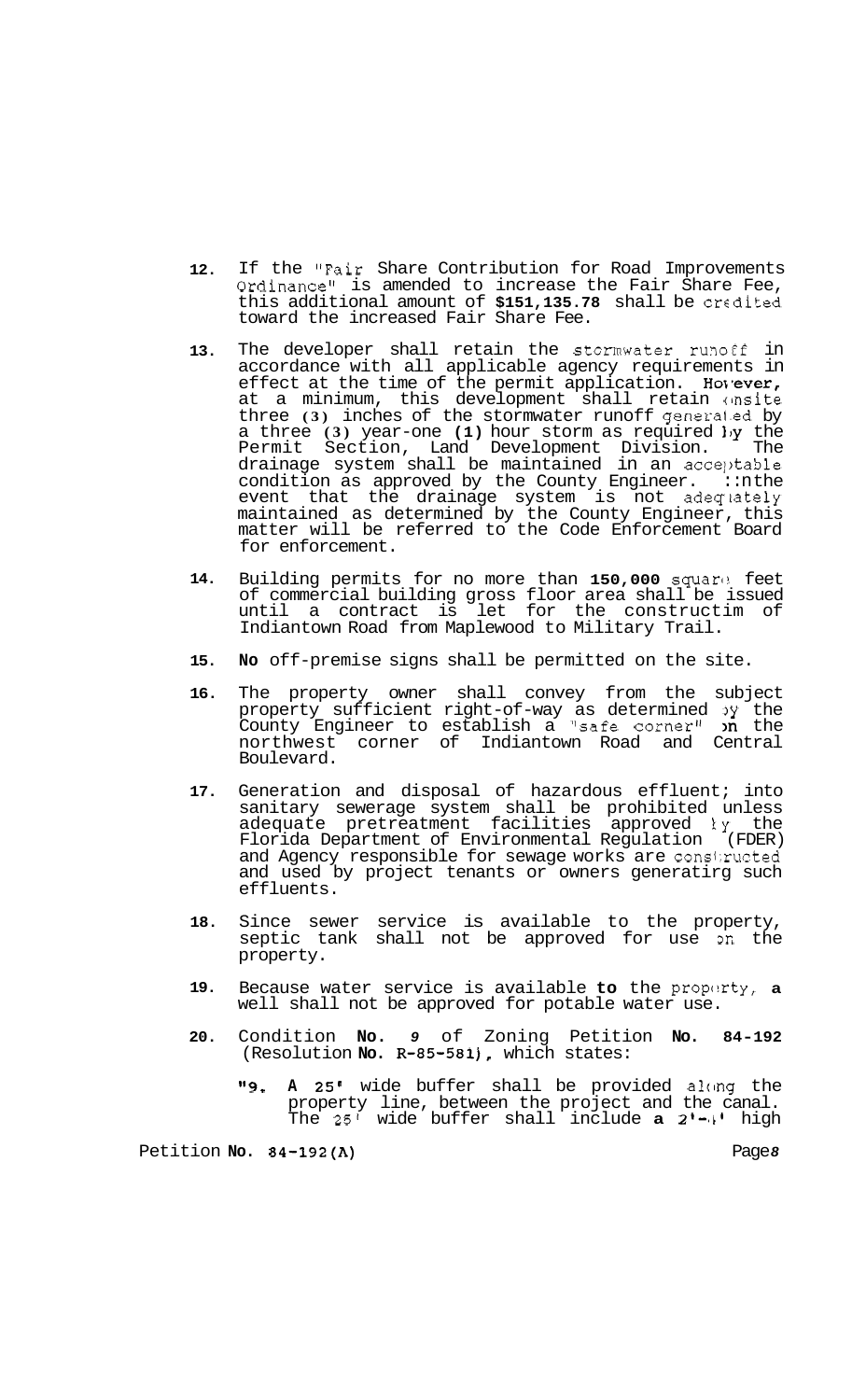berm throughout the buffer length. THe berm must maintain the **4** height throughout at least **80%** of the buffer length. The berm is to be supplemented by two **(2)** rows of trees planted 10'-12' high, 20' on center and a 18 inch hedge planted 24 inches on center. The on center distance between trees **may**  be foreshortened to allow clumping. Howeve::, **no**  more than **3** trees may be clumped at one time!. The buffer tree and hedge row may follow an undulating alignment throughout the buffer length. However, spacing and height requirements for berm and hedge may not be diminished."

- is hereby amended to read as follows:
- **If9. A 10'** wide buffer shall be provided along the property line, between the project and the sanal. The 10' wide buffer shall include a berm throughout the buffer length. The berm and hedge combination must be maintained in **a 4'** lheight throughout at least **80%** of the buffer lengtll. The berm **is** to be supplemented by two **(2)** rows **of**  trees planted 10'-12' high, 20' **on** center a**nd** an 18 inch hedge planted 24 inches on center. The on center distance between trees may be foreshcrtened to allow clustering. However, no more than **3** trees may be clustered at one time. The buffer **tree** and hedge row may follow an undulating alignment throughout the buffer length. However, spacing and height requirements for berm and hedge may not be diminished."